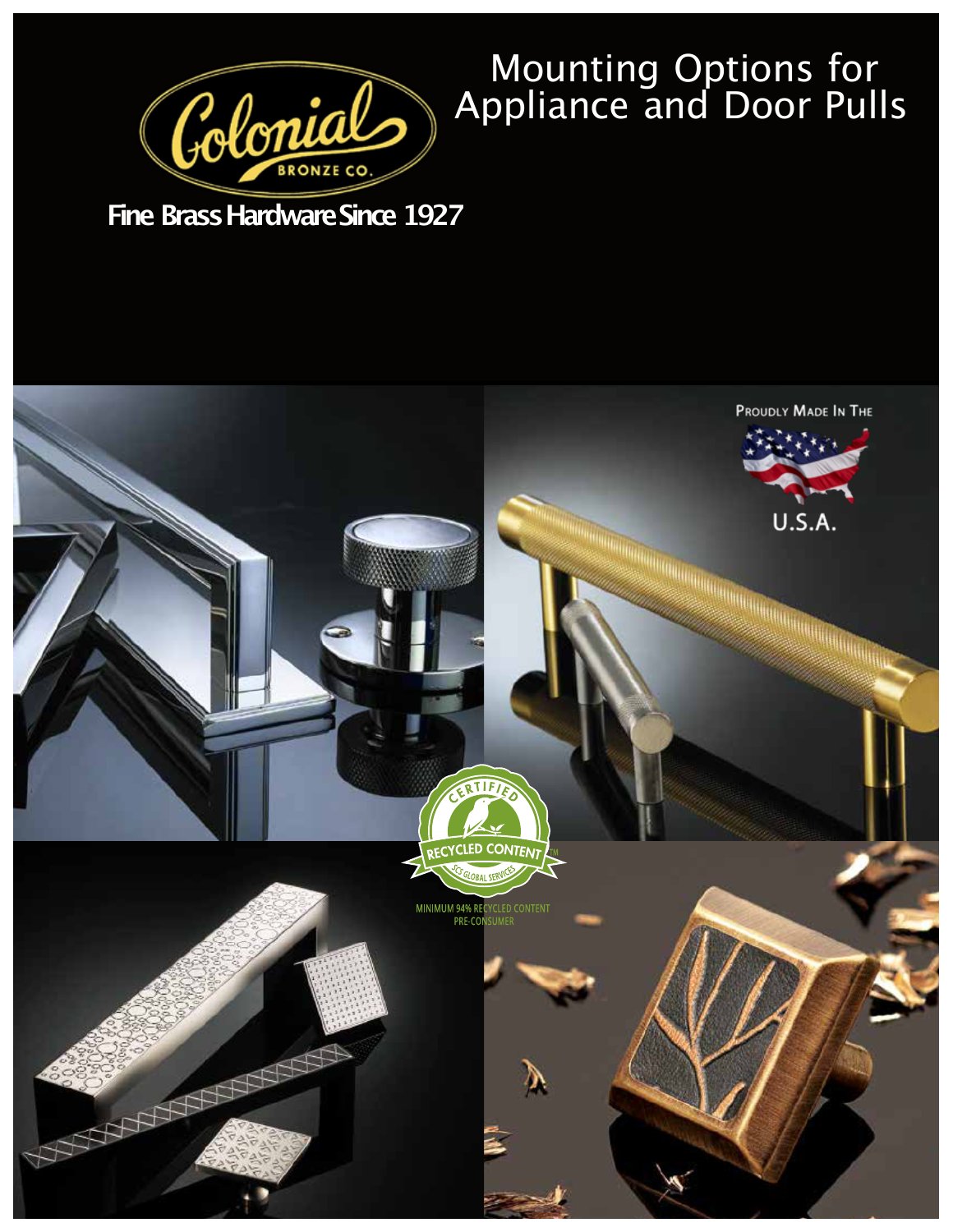*Mounting Option Codes: Appliance or architectural pulls with 8/32 screw holes*



## *Mounting Option Codes: Appliance or architectural pulls with 1/4-20 screw holes*

| 42  | 262 | 852              | <b>Toggle Bolt</b>                              | S                              |
|-----|-----|------------------|-------------------------------------------------|--------------------------------|
| 43  | 266 | 855              | Item no. 9010-R,                                | Surface mount,                 |
| 44  | 275 | 858              | 9030                                            | concealed screw.               |
| 45  | 276 | 944              | (9030 for bath acces-                           | Item no. 9010,                 |
| 46  | 282 | 1310             | sories)<br>(We supply Toggler®                  | 9030                           |
| 214 | 283 | 1345             | <b>Bolts with our</b>                           | (9030 for bath<br>accessories) |
| 215 | 538 | 1442             | products)                                       |                                |
| 222 | 566 | <b>J275</b>      |                                                 |                                |
| 232 | 567 | L <sub>232</sub> | <b>B</b> x B<br>Back-to-back mount,             | <u>B x B</u>                   |
| 236 | 568 | L242             | glass application.                              | Back-to-back<br>mount,         |
| 240 | 569 | L243             | Item no.                                        | non-glass applica-             |
| 241 | 815 | L244             | 9100 $(1 - 1/4$ screws)                         | tion.                          |
| 242 | 822 | L246             | 9100-1H $(1-1/2''$ screws)<br>9180 (knobs only) | <b>Item no. 9110</b>           |
| 246 | 832 | L537             |                                                 |                                |
| 250 | 836 | L538             |                                                 |                                |
| 254 | 844 | L829             |                                                 |                                |
| 256 | 845 | L832             | Through-bolt mount,                             | Through-bolt                   |
| 257 | 845 | L842             | through-glass or non-<br>glass with cap screws. | mount.                         |
| 258 | 850 | L844             |                                                 | Item no. 9040-20               |
| 261 | 851 | L1310            | Item no. 9150, 9153,<br>9155                    | (two screw sizes               |
|     |     |                  |                                                 | supplied)                      |